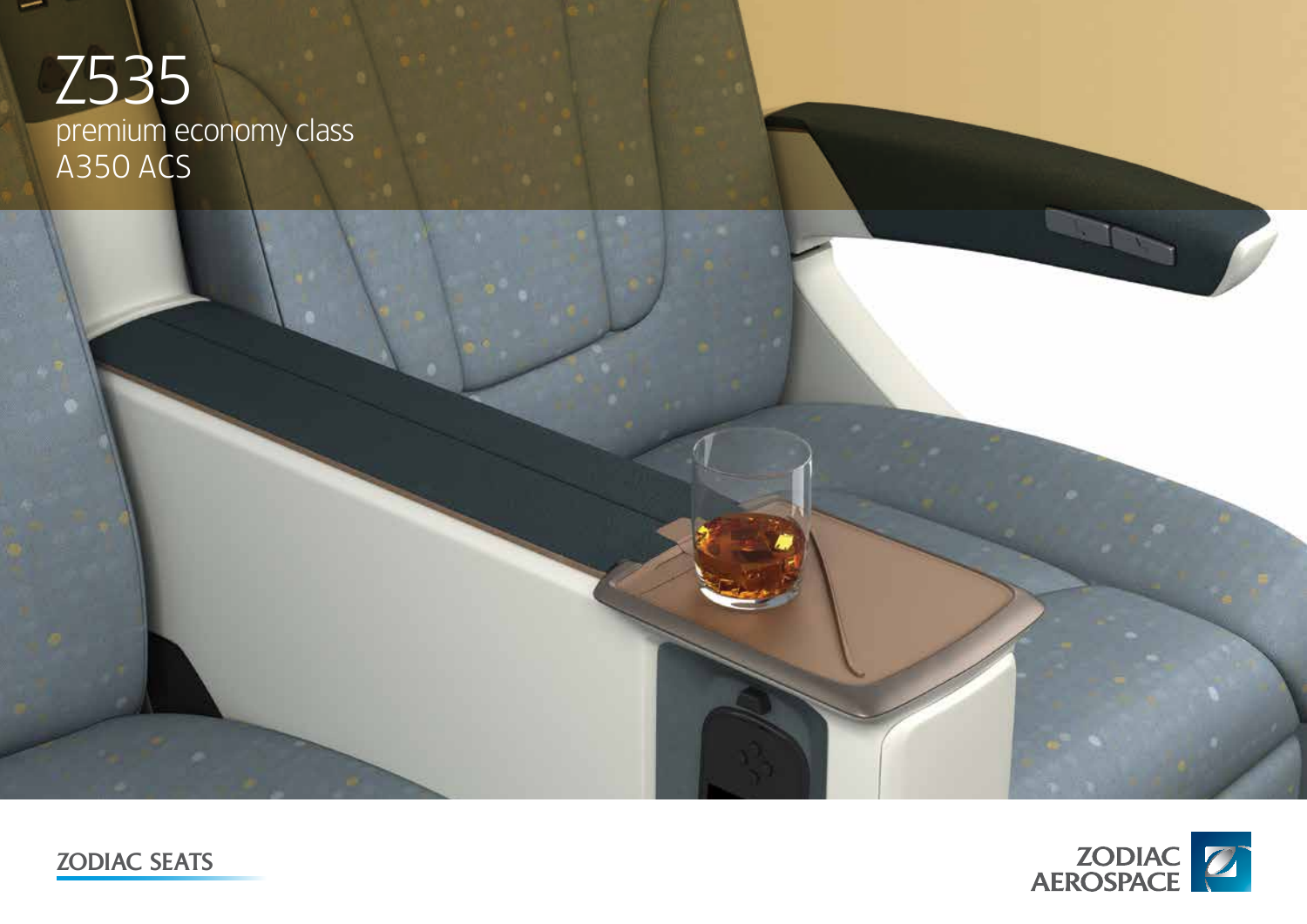## AMAZING ROOM, UNPARALLELED COMFORT.

### OPTIMIZED LIVING ROOM FOR PREMIUM RELAXATION

The Z535 innovatively maximizes living space and offers stylistic modern design for room to take a calm breath in fast paced travel. The Z535's frame concept redefines traveling experiences, with a uniquely thin backrest and excellent pitch range providing more leg and relaxation space. True leisure in recline, incredible comfort and stylistically appealing amenities, Zodiac Aerospace designed and developed the Z535 to be the premier seating solutions for the A350, a true wide-body, long-range solution.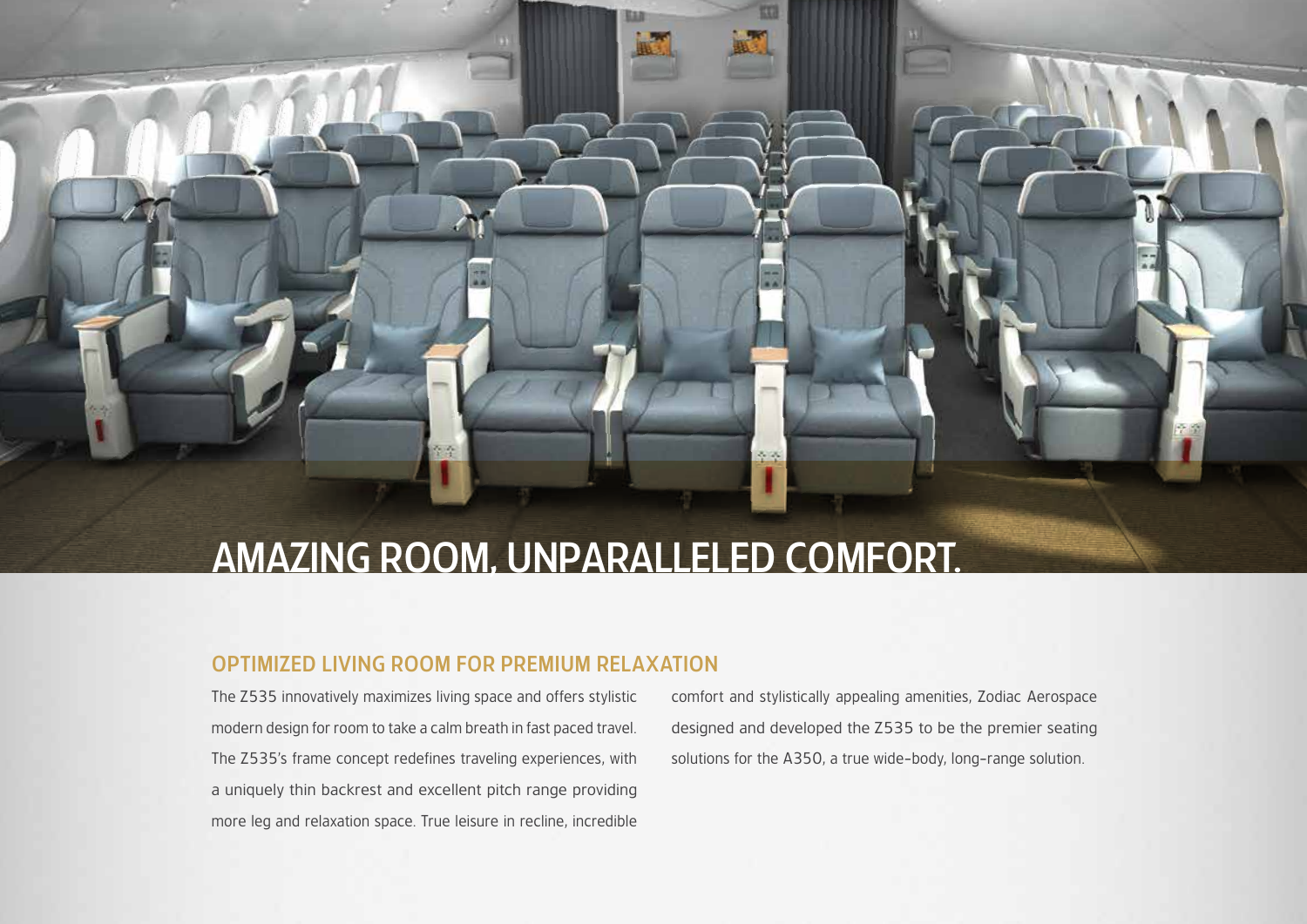

Excellent recline, ergonomic cradling action and full body support provide amazing comfort.

Center armrest with large console



Console-accessible fold-out two-piece wide table for dining or business

**Optimized monitor integration** up to 13.3"



At Zodiac Aerospace, we take innovation seriously – and we know you do, too. Our goal is to design solutions so powerful, so revolutionary that they redefine the industry. We imagine, and then re-imagine the perfect seat. Then, we go out and create it. Stylistically modern with premium features, the Z535 optimizes living space through aesthetics, ergonomics, and elegant innovation creating an ingenious cradling motion that holds travellers' convenience and relaxation in premium regard.